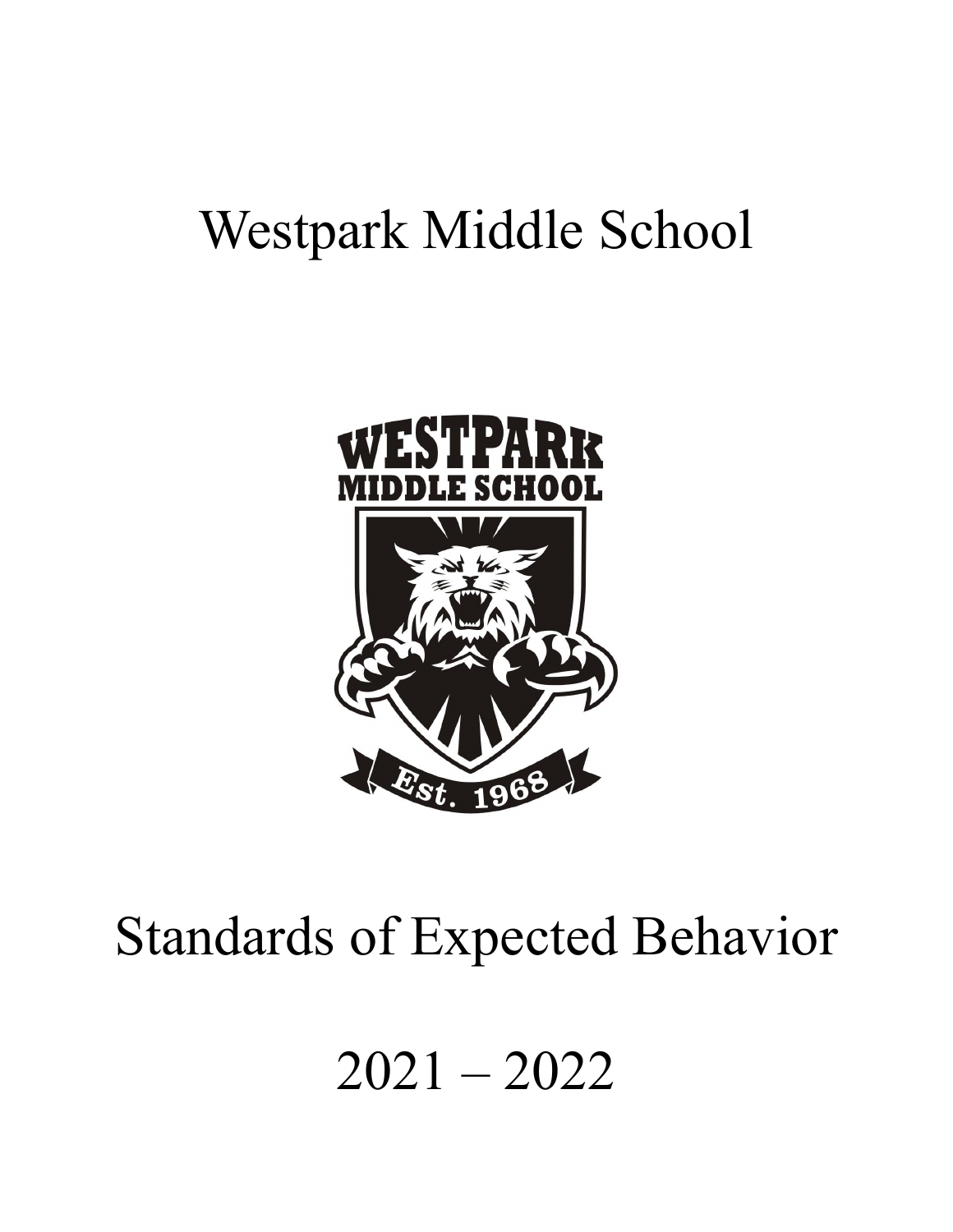# **Westpark Middle School Standards of Expected Student Behaviour**

Dear Parents/Guardians,

You can access the entire document for student behavior on our school website at: <http://wms.rdpsd.ab.ca/>

In order for students and staff to enjoy a safe, caring, and orderly school environment we expect the following behavior standards to be met by students:

**-Cell phones will not be permitted in classrooms or instructional areas. Students may access their** phones before 08:07, at lunch time, from 12:09 to 12:47, and at the end of the school day at 14:37. **ALL Westpark students have access to a designated chromebook. As a result, the cell phone, as an** educational tool, is no longer needed in the classroom. We feel that students will stay engaged in the **curriculum and have greater success in the subject area if they do not have access to their cell phones during class time.**

**Many school divisions are moving to ban cell phones from classrooms as they are finding that students need to spend more time on task. Our School Council is also in full support of this initiative.**

\*Should you need to get a hold of your child, please call the office and we will make sure they get **the message. 403 347-8911**

**-The clothing guidelines must be followed (see pages 4-5). We are a "Hats Free" school (no hats, bandanas or headbands with ears on inside the school).**

**-No contact → Hands off is enforced (activities are no contact, no tackle).**

#### **Students must:**

Arrive to school and class on time

· ·

- Come to class prepared
- Bring signed materials from home
- · Eat and drink at appropriate times and places in and around the school
- Clean up desk after lunch and place all garbage in garbage cans / use the recycle bins
- · Move through the building in an orderly manner
- · Follow classroom expectations and display appropriate classroom behaviour
- · Respect school property and the property of others
- Use appropriate language
- Display affection appropriately
- · Settle conflicts appropriately
- Treat peers and staff with respect and dignity
- We prefer that students remain at school for the lunch break. Westpark is a closed campus. However, if it is necessary for students to leave school grounds at lunch, make arrangements in advance (before 9:00 a.m.) with a signed note or phone call

The result of meeting these standards will allow students to enjoy all the privileges our school has to offer. These include such things as attending intramurals, extra curricular sports teams, field trips, and other special events within the school. Students who meet these standards will be contributing members of a safe and enjoyable school environment. Students who do not meet our standards of behaviour will have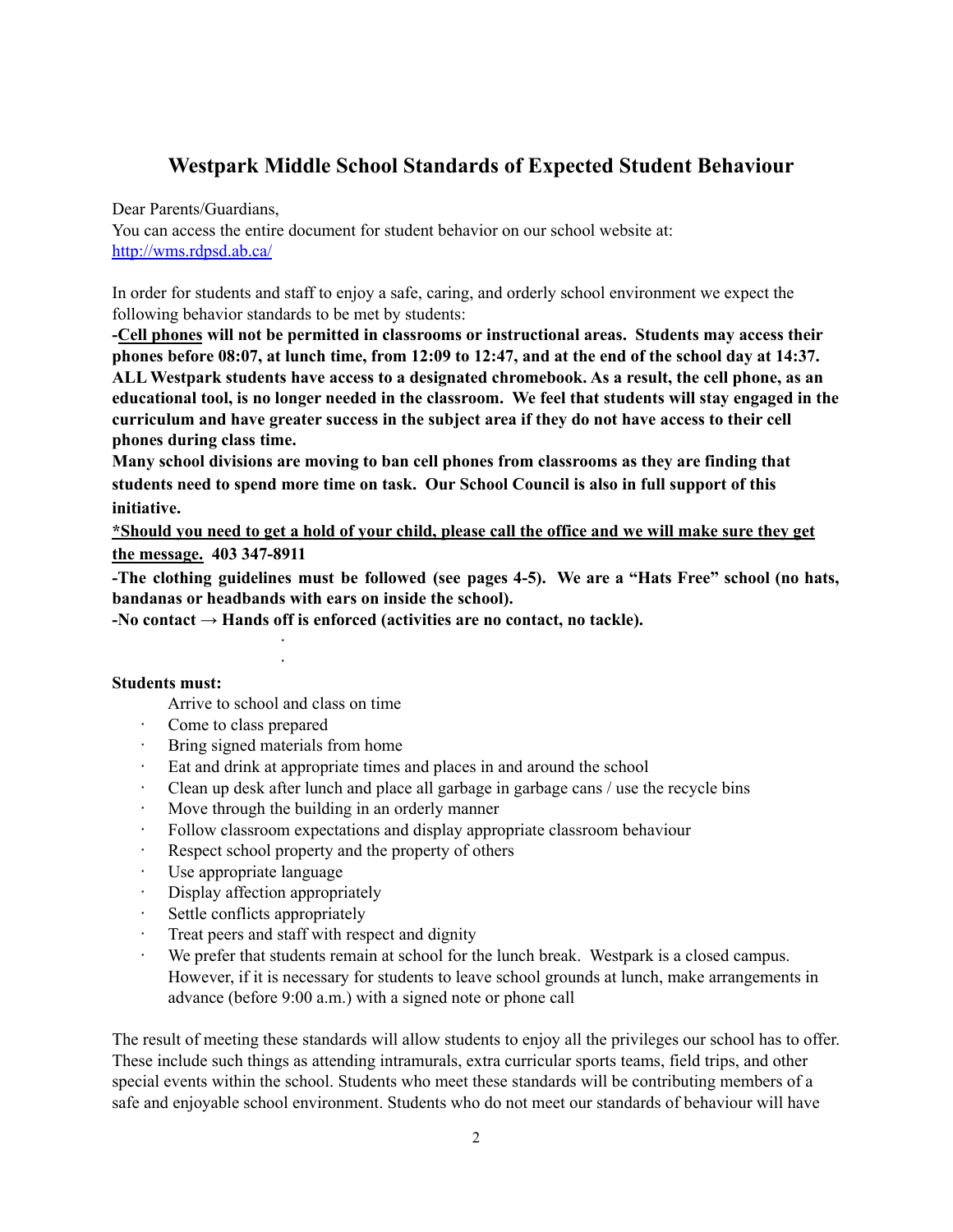consequences that may result in the loss of some school privileges. Students could lose the right to attend school sponsored activities and may be required to stay after school. Students will be reminded with verbal warnings and informal consequences as well as more formalized and serious consequences for repeated or serious infractions. Consequences could include detentions during lunch, in-school suspensions, or out of school suspensions. These more serious consequences will be reported to parents and may also require a parent conference with teachers and administration.

We believe that all students would behave appropriately if they were able to and had the appropriate skill set. Therefore, we work diligently to teach these appropriate behaviors to all students through the Circle of Recognition and the teaching of character education. We have behavioral expectations and hold students accountable for their behavior. Please read through the package of information regarding Westpark's Expected Standards for Student Behavior, on our school website: <http://wms.rdpsd.ab.ca/>

## **WESTPARK MIDDLE SCHOOL DISCIPLINE PROCESS**

## **Red Deer Public Schools' Student Code of Conduct:**

In accordance with the provisions of the School Act and School Board Policy, students in the Red Deer Public Schools are expected to:

- Demonstrate their commitment to maintaining a safe and caring school.
- Demonstrate desirable personal characteristics such as respect, responsibility, fairness, honesty, caring, loyalty and commitment to democratic ideals.
- Be diligent in pursuing their studies.
- Attend school regularly and punctually.
- Cooperate fully with everyone authorized by the Board to provide education programs and other services.

expression will not be tolerated.

Any language or behaviour that deliberately incites hatred, prejudice, discrimination or harassment towards student or staff on the basis of their actual or perceived sexual orientation, gender identity, or gender

(RDPSD Policy 6.01.01 Regulation 9)

- Comply with the rules of the school.
- Account to their teachers for their conduct.
- Respect the rights of others.

In so doing, students are expected to promote and maintain a climate that is free of:

- Cheating
- Harassment
- Illegal substances
- Intimidation
- Lying
- Obscene or profane language
- Prejudicial behaviour
- Theft
- Violence
- Weapons

Student conduct that violates the expectations listed above, or that adversely affects a school's climate or operation, including disruption of the learning environment, shall be considered a breach of the Code of Conduct, warranting appropriate forms of intervention that may include suspension or expulsion from a particular school, instructional program, school activity or transportation service.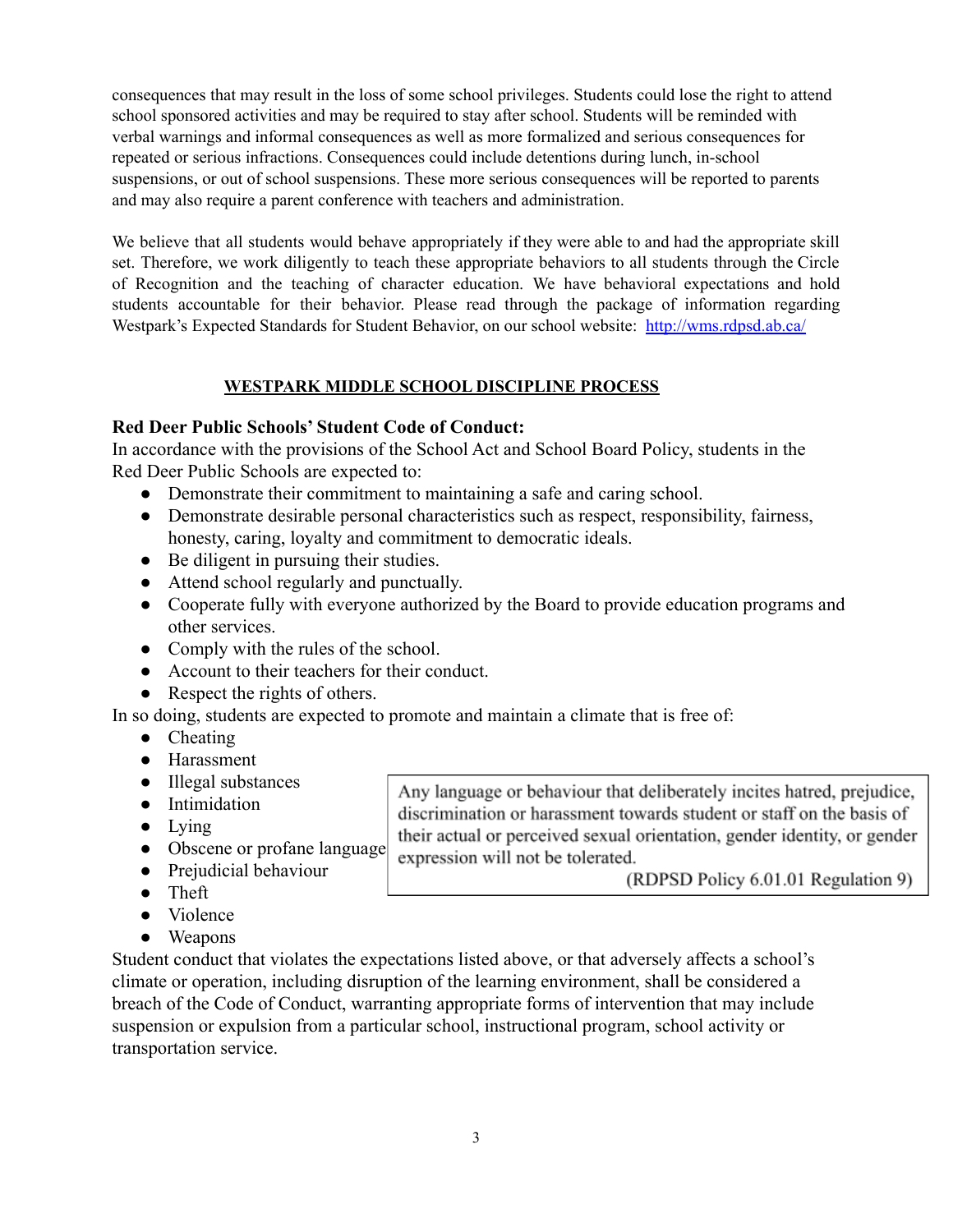Daily discipline is handled by the classroom teacher according to class expectations set down by the teacher. If a student is not meeting the expectations and warnings and reminders are not effective, the teacher will meet with the student to develop a plan of action for success. The student will be expected to follow the plan in order to improve his/her behaviour.

If the plan is not successful, the teacher will call the parents and/or administration to work together with the student towards a solution.

The plan may include the following steps:

- Time out from class
- Team meeting with parents, teachers, administration, and students
- $\bullet$  In/Out of school suspension

For more specific information, here are the Tiered Behavioural Interventions we have in place at Westpark:

# **E** [WMS Tiered Intervention 2021-22](https://docs.google.com/document/d/1uCJ6wp-oq-NJGDHlpccOvYTuh3IukgMVzxPMbPDiCo8/edit)

In extreme cases where a student has jeopardized the safety of others or the security of the school community, administration will involve the senior administration of Red Deer Public with a possible recommendation for expulsion.

# **CONSEQUENCES PROVIDED AT WESTPARK MIDDLE SCHOOL**

# **MAKE UP TIME FOR OVERDUE ASSIGNMENTS**

If a student does not complete homework or an assignment that is due, the teacher may choose to have the student stay in at lunch or after school. Students will work in their teacher's classroom.

# **LUNCH SUSPENSION**

Students who leave the school grounds during the lunch period without permission will receive a lunch suspension the next day. Parents will be contacted by the administration.

# **IN-SCHOOL SUSPENSION**

Students who receive in-school suspensions will report to the office as soon as they arrive at school. They will be supervised by administrative staff who will lead a discussion on why they are out of class and help them to develop strategies and skills that will be effective in helping them avoid a repeat of the behavior. Students will be monitored as they complete their school work. Parents will be informed of all in school suspensions and may need to conference with teachers and administration before the student is reinstated to class.

# **OUT OF SCHOOL SUSPENSIONS**

Serious offenses may result in students being suspended from attending school. These suspensions may be from one to five days in length. Students will be expected to work with the counselor on skills and strategies to prevent the behavior from occurring again. Parents will be asked to conference with administration before the student is reinstated to school.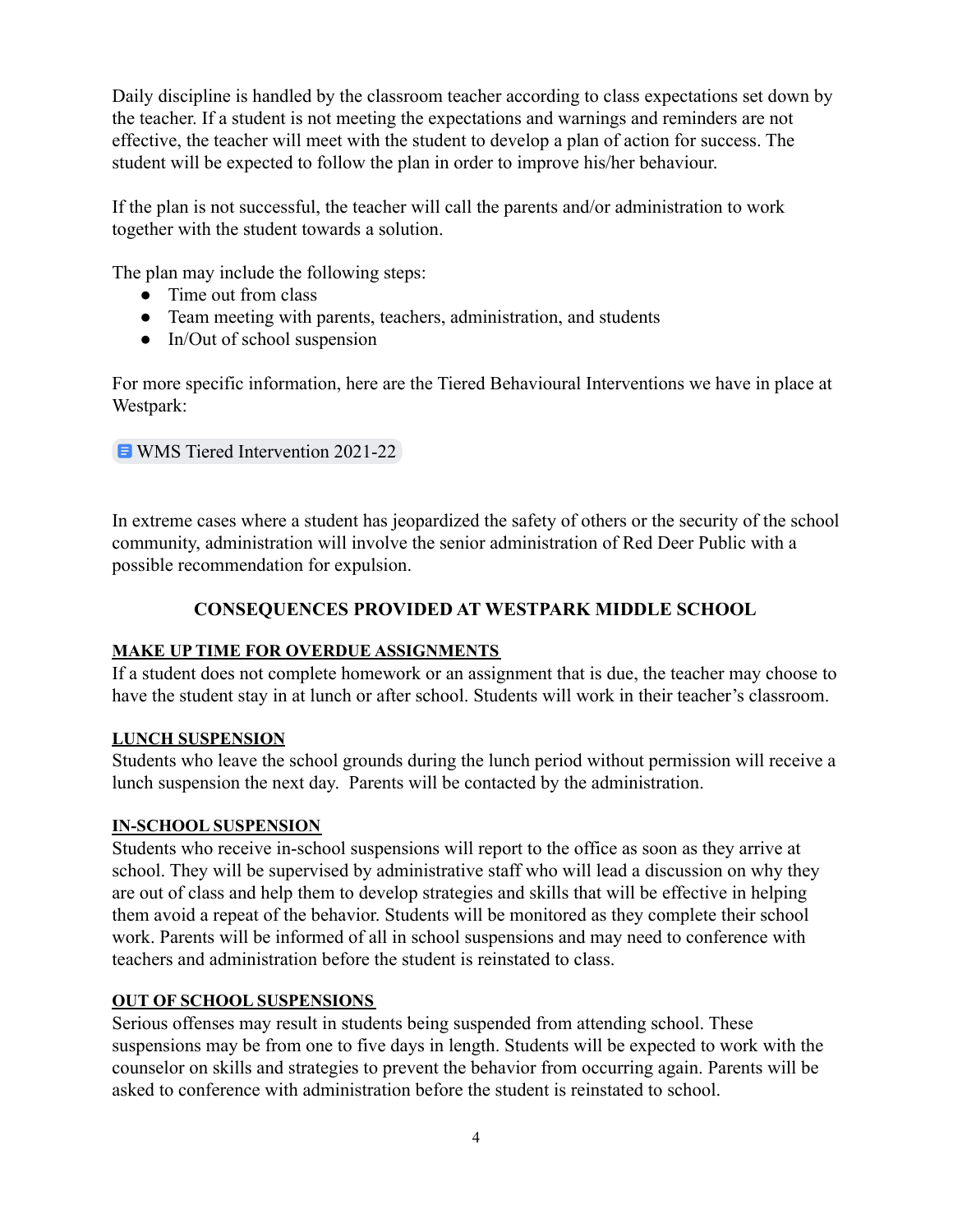## **NON-NEGOTIABLE RULES**

**Breaking any of the following rules will result in immediate suspension (in-school or out of school) and conferencing with parents.**

- Hitting, punching, and roughhousing.
- · Throwing objects such as rocks, school supplies or snowballs.
- Defiance of any adult in the school.
- · Using abusive and offensive language or gestures.
- · Fighting, promoting a fight, planning a fight, or watching a fight. Both parties will be suspended. All fights will be handled very seriously. Students who remain as spectators at a fight will also be given consequences.
- Threatening or intimidating other students, including on the internet.
- Using or possessing alcohol, drugs or tobacco (including electronic smoking products e-cigarettes).
- · Possessing contraband.

# **DISTRICT CONTRABAND POLICY**

It is of critical importance that students not bring articles to school that may pose a safety risk to others or may offend some individuals. The following is a list of a few items classified as contraband. Possession of some contraband items may result in suspension from school with recommendation for expulsion:

- · Firearms (hand guns, rifles, air rifles, pellet guns)
- · Toy guns or other weapons incendiary devices (ammunition, firecrackers)
- · Knives (jack-knife, hunting knife, etc.)
- · Sharp objects
- Laser pointers
- Tobacco products (smoke or smokeless, electronic smoking products e-cigarettes)
- · Weaponry (throwing stars, arrows, martial arts equipment)
- · Illicit drugs, drug paraphernalia or alcohol, matches or lighters
- Prejudicial or racial materials
- · Wearing apparel (hats, T-shirts, etc.) which is lewd, prejudicial, or promotes the use of drugs, alcohol or tobacco products.
- Sexually explicit materials (books, magazines, movies, pictures)
- · Socially unacceptable devices (such as stink bombs and other unpleasant scented materials, profane audio devices)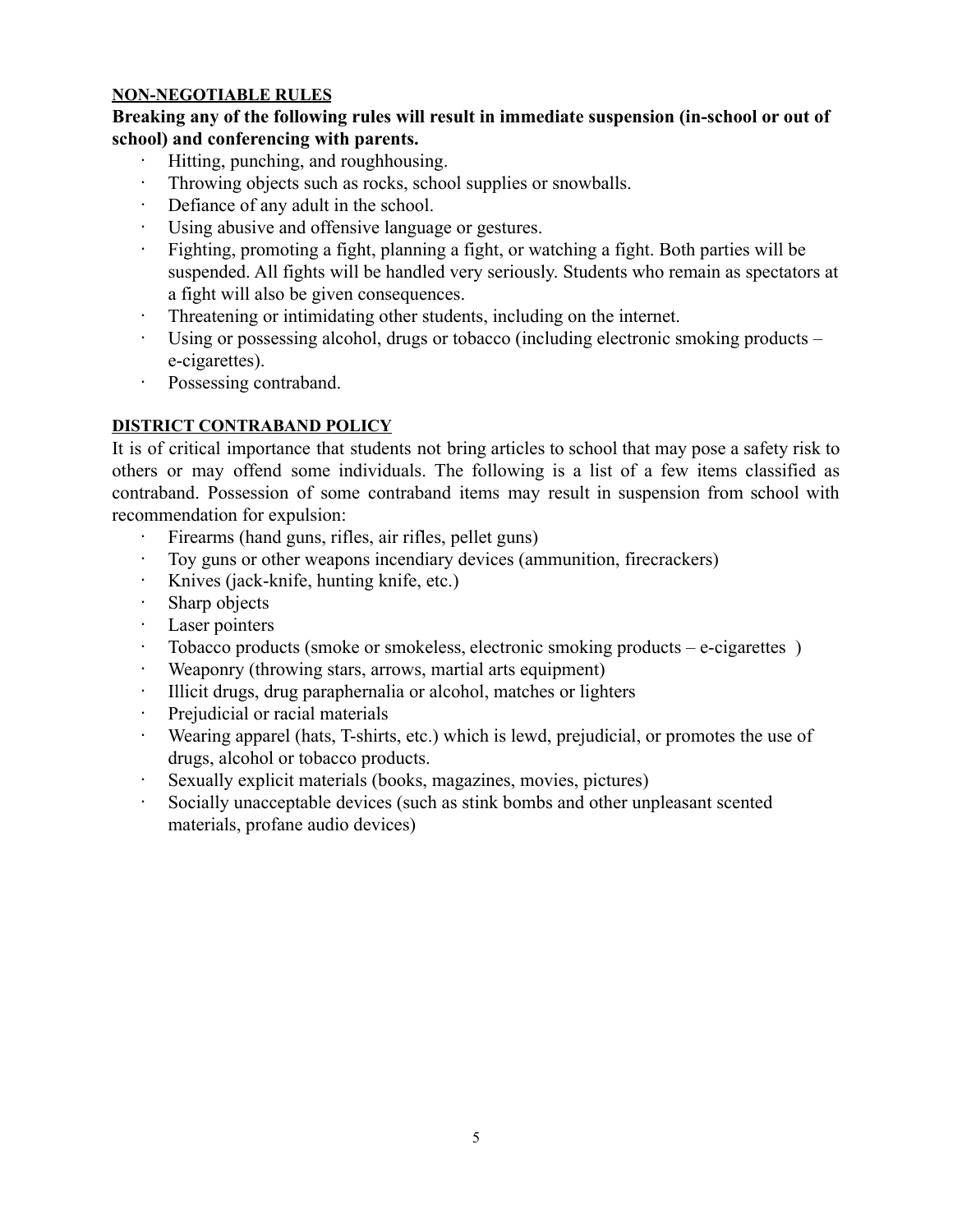# **SPECIFIC RULES FOR STUDENTS AT WESTPARK**

The following pages will outline specific rules for students at Westpark Middle School. The rule is stated and the suggested consequence is listed. We have tried to be as specific as possible so that students understand what the expectations will be at school. We also feel the consequences are logical and natural reminders for students to follow the rules. Ultimately we would like students to be aware of their choices and make wise, informed decisions. These rules apply to all school activities (including dances, field trips and sports teams).

- A. **ELECTRONICS:** Personal electronic devices are not allowed in instructional areas during class time and will remain locked in lockers with the exception of lunch recess.
- 1. **Rule**: Use of electronic devices, including IPods, MP3s and phones, are not allowed during instructional time (this includes during class and breaks). They must be turned off and kept in their locker during instructional time. Cell phone use is allowed at lunch recess and after school.

**Consequences**: The first time the device will be taken away. The device will be stored in a safe place in the classroom or office. First offence: Return at the end of class or end of day. Second Offence: Phone call home and parent must pick up. Third offence: In-School Suspension, phone call home and parent comes to pick it up.

2. **Rule**: No videos or pictures taken at school may be displayed on the internet without teacher/parent permission.

**Consequences**: The video/pictures must be removed. Parents will be contacted and a suspension may be given. RCMP may be informed.

# **Student Technology Expected Use Agreement**

#### Purpose

Students, staff and administrators of Red Deer Public Schools have the opportunity to access the RDPSD network to facilitate educational and professional growth objectives. The purpose of these procedures is to foster the independent use of the network, subject to compliance with procedures and standards for appropriate network behavior and communication. The following procedures apply to all users when they access any RDPSD network connection.

#### Property

The RDPSD network and services are the property of Red Deer Public Schools.

Unauthorized use of the network and computing systems is prohibited. Access to the network and email and other on-line systems of Red Deer Public Schools is a privilege granted to users by Red Deer Public Schools and may be revoked or withheld at the discretion of Red Deer Public School District employees.

#### **Privacy**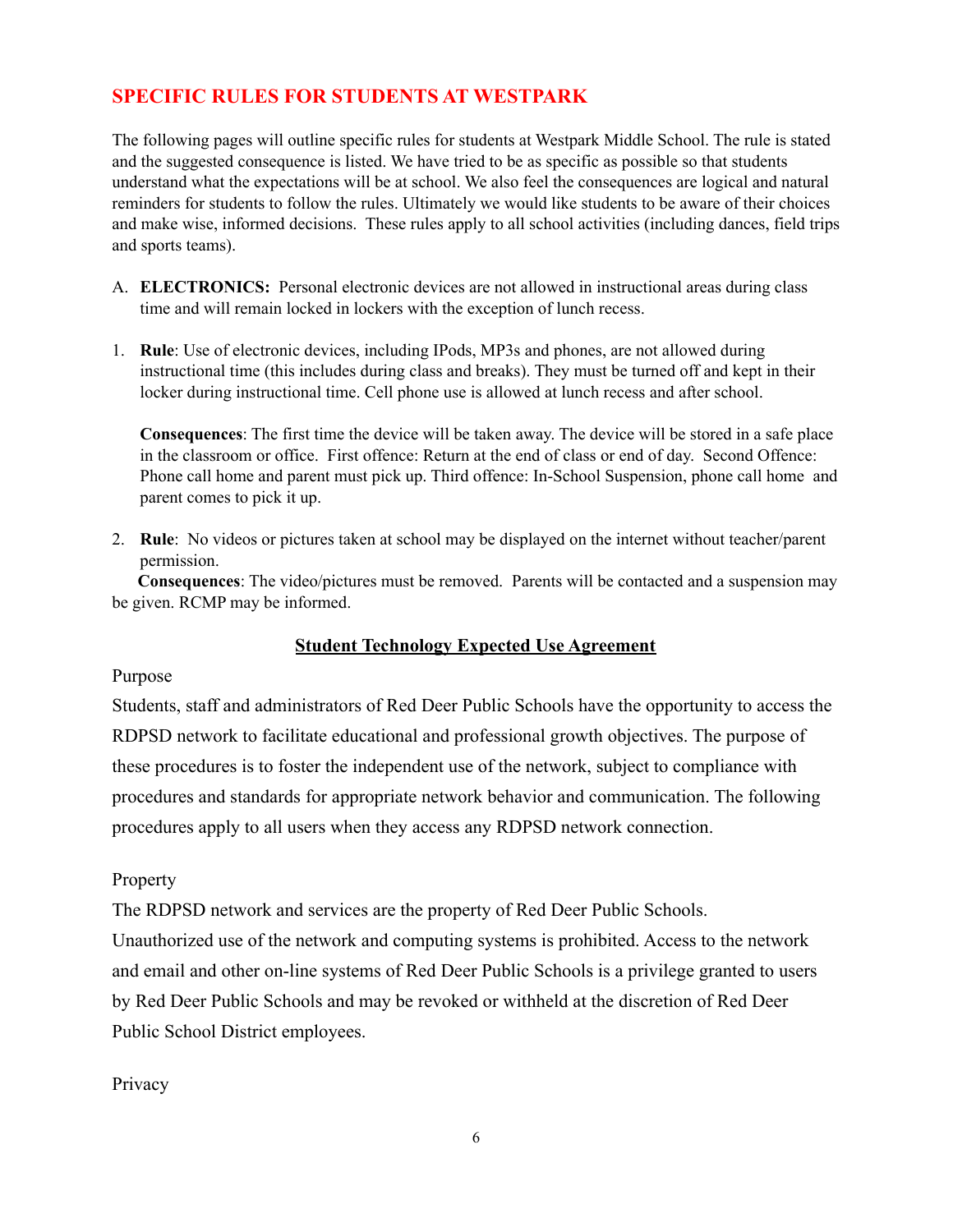Users do not have a personal privacy right in any matter created, received, stored in or sent from the RDPSD network system. Red Deer Public School District No. 104 may at times and without prior notice, monitor and review content and web site retrieval by Users in order to ensure proper use.

# Accounts and Passwords

Users must obtain an authorized account and password from the Information Technology Services Department in order to access RDPSD network resources. The User should consider the account and password confidential and shall not share the account or password with any other person or leave the account open or unattended at any computer system.

# Expected Use

The use of your account must be in support of education and research and consistent with the educational objectives of Red Deer Public Schools. Transmission of any material in violation of any Federal or Provincial statute or regulation is prohibited.

- Network use is restricted to only those users that have been issued an authentic username and password by the Red Deer Public Schools Information Technology Services Department.
- Downloading or transferring copyrighted material to or from any RDPSD computer without the express consent of the copyright owner is a violation of federal law and is expressly prohibited.
- All unauthorized and unlicensed software is prohibited on the RDPSD network.
- Users will not engage in illegal or unethical acts, including the use of network access to plan or carry out any scheme to defraud or to obtain money, or other things of value by false pretenses, promises, or representations; or to damage or destroy computer-based information or information resources.
- Any use of the RDPSD network for receiving or sending disrespectful, defamatory, inaccurate, abusive, obscene, profane, sexually-oriented, threatening, racially offensive or illegal material or other inappropriate activities is strictly prohibited. Individuals are encouraged to report any abuse to the appropriate authorities.
- Use of E-mail and other RDPSD network communications facilities to harass, defame, offend, or to disseminate defamatory, inaccurate, abusive, obscene, profane, sexually oriented, threatening, racially offensive, or illegal material, or otherwise annoy other users of the networks is forbidden. Each user has the responsibility to report all such violations.
- Downloading or transmission of pornographic, obscene or other socially unacceptable materials is strictly prohibited.
- Network users shall not allow any other person to use their password/key or to share their account.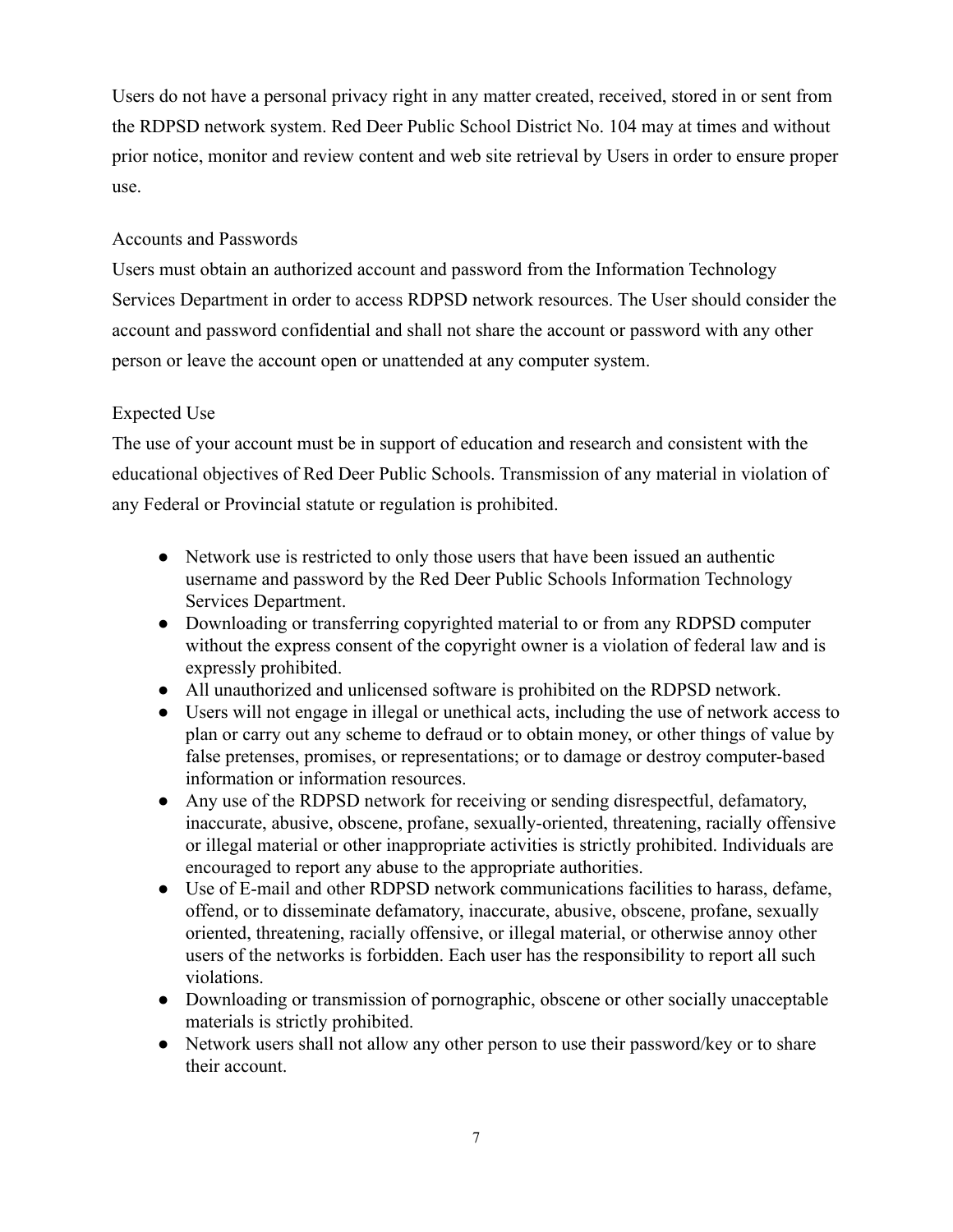- Any attempt to circumvent system security, guess passwords or in any way gain unauthorized access to local or network resources is forbidden.
- Network users will not knowingly engage in sending messages and files containing any form of digital information or encoding that is likely to result in loss or disruption of the recipient's work or system.
- Network users will not engage in gaining access to any resources, entities or data of others for any purpose without authorization.
- Network users will not engage in activities that are wasteful of network resources or that degrade or disrupt network performance including other networks and systems accessed over the Internet.
- Network users will not engage in plagiarism of information obtained via RDPSD network.
- Network users will not engage in the breaking of confidentiality of any user, revealing personal information such as phone numbers or addresses of others, or otherwise invading the privacy of others over the network.
- Network users will not use the RDPSD network for private or business use or for political purposes.

**\*** It is Red Deer Public Schools practice to provide full access to the following computing services and systems. A computer account, server access, network access including filtered web access, email, cloud services - Google Apps For Education, and other web 2.0 technologies

**B. CLOTHING:** These rules apply during the school day as well as for school events.

Red Deer Public Schools' Policy and Regulation 4.02.04 – Student Dress Policy Approved: 2010.05.26 **POLICY** The Board of Trustees believes that extremes in clothing, hairstyle, or personal ornaments may be detrimental influences in schools and classrooms. Consequently, a teacher or principal may request a student to correct a condition in dress or personal appearance that appears to be a deliberate attempt to disrupt the teaching and learning process, offend convention or attract undue attention. If, after a reasonable interval, the student fails to correct the condition, he or she may be excluded from class until they have complied with the request.

- 1. **Rule**: Head gear cannot be worn in school at any time, unless it has a religious significance or special permission is granted from school administration. The wearing of BANDANAS and other HEADGEAR is not allowed inside or outside on the school property at any time. **Consequences**: First offence: Student will be asked to remove headgear. Second offence: Head gear will be removed and confiscated for one day.
- 2. **Rule**: Clothing with offensive graphics including advertisements for alcohol / drugs etc. or slogans cannot be worn in school; no bandanas. **Consequences**: Replace, cover clothing or send the student home to change if a change of clothes is not available at school.
- 3. **Rule**: Shirts must be long enough to cover midriff, must not be cut low in front, have thin straps, be a sheer top or be too revealing. Tank tops must cover underwear (a two finger rule for straps). **Consequences**: Replace, cover clothing or send the student home to change if a change of clothes is not available at the school.
- 4. **Rule:** Underwear must not be seen. Pants must be pulled up.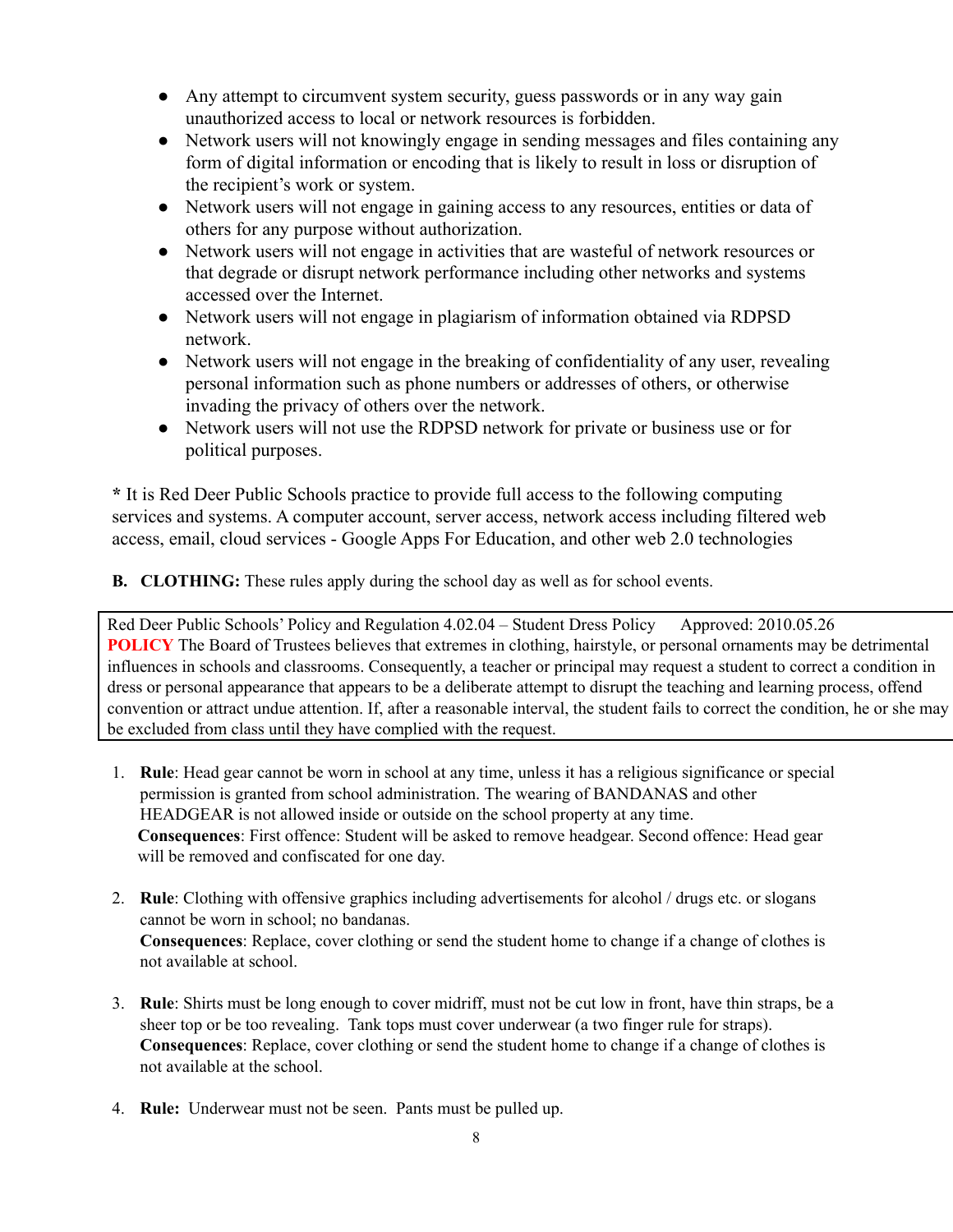**Consequence:** Cover it up or put on clothing to cover it up. Students may be sent home to change if suitable clothing cannot be found at school.

5. **Rule**: No extremely short shorts or skirts. No jeans that are extremely low riders. Use the fingertip rule as a guide.

**Consequences**: Replace, cover clothing or send the student home to change if a change of clothes is not available at the school.

- 6. **Rule**: Jackets should be kept in lockers. **Consequences**: Take off. Teacher's discretion.
- 7. **Rule:** Students must wear non-marking shoes in the school. No sock feet or bare feet allowed in the halls or outside on the playground. **Consequences**: Remove offending shoes. Clean up marks if necessary.
- 8. **Rule:** Helmets must be worn when riding anything with wheels to, or from, school. **Consequence**: The bicycle, skateboard or rollerblades etc. will be taken away until the student returns with his/her own helmet or parent.

# **The school has the authority to make decisions regarding the appropriateness of clothing. Westpark's clothing policy is conservative, if you believe the outfit may be questionable; DO NOT WEAR IT TO SCHOOL.**

- **C. VANDALISM**
- 1. **Rule:** Writing or carving on desks, walls, lockers or any other surfaces is not allowed. **Consequences:** Clean up damage and/or pay for anything necessary to return the area to its original state.
- 2. **Rule:** Offensive language on texts or binders is not allowed. **Consequences:** Erase or cover writing. Purchase new binder or pay for text if damage is not repairable.

**D. WMS BUS:** A parent/guardian will be required to transport the student to or from required activity if the student cannot follow the rules.

- 1. **Rule**: Students must be sitting when the bus is moving. **Consequences**:  $1^{st}$  - asked to sit  $2^{rt}$  $n<sup>nd</sup>$  - asked to move  $3<sup>rd</sup>$  - asked to leave
- 2. **Rule**: Bus will be loaded and unloaded from front to back (2 or 3 sitting in a seat as required). **Consequences**: Clean bus upon return to school.
- 3. **Rule**: The front door is the only approved entry or exit. **Consequences**: Driver will assign a clean up duty.
- 4. **Rule**: No vandalism. We are proud of our school bus and expect everyone to treat it with respect. **Consequences**: Student will pay for damage and repairs.

9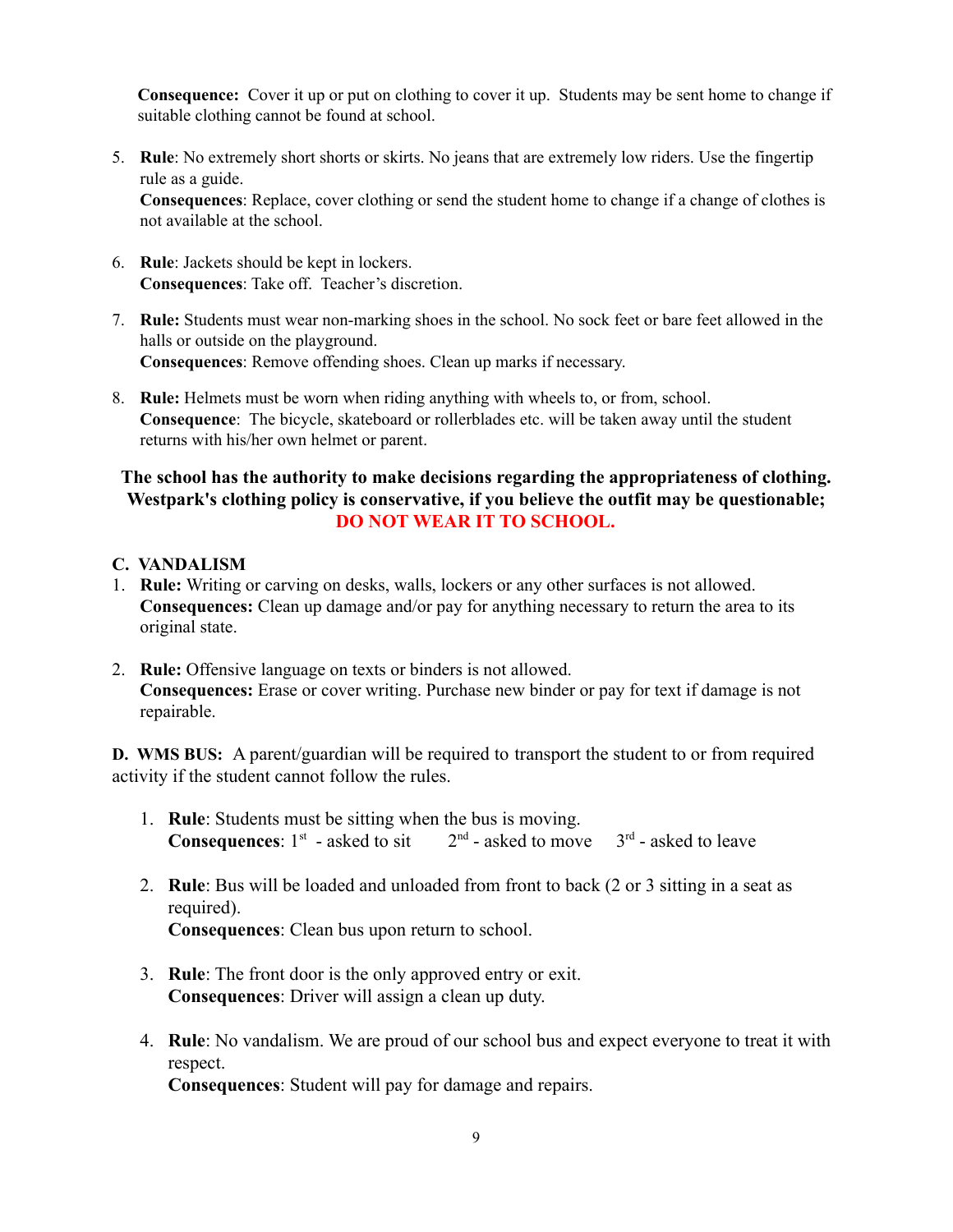# **E. SNACK SHACK-open daily this year-Please make sure the wrappers are put in the trash.**

Students should **not** use the snack shack as their lunch. The schedule varies and it is not open until 12:09 pm. Purchases at snack shack should supplement lunch, rather than replace a healthy lunch.

Students do not have the right to use the snack shack if on an in- school suspension. Students must take their purchases outside to eat. All garbage must be thrown out. If garbage becomes a problem the snack shack will be closed. **Make sure you use the garbage and recycle bins.**

## **F. LUNCH-TIME GENERAL RULES**

Students will eat in advisory rooms or areas:

• When eating in their Advisory room, students stay for the entire eating period from  $11:52 -$ 12:08.

They leave at the bell. Students are responsible for keeping these areas clean.

- Students may exit through north and east doors until 12:25 pm and then must only exit through the main doors by the office at lunch time. After the bell rings to return to classes students may enter through the RDMBB door and the Main door.
- Supervisors will monitor student behaviour. Students will listen to and treat all supervisors with respect.
- **● SKIP THE DISHES - will not be allowed**

We discourage students from leaving the school grounds unless they are going to their own home for lunch.

- Energy drinks are strictly prohibited.
- Students will not be permitted drinks that do not meet the district nutrition policy. They will either be confiscated or be asked to leave them in their lockers until the end of day.
- If the weather is inclement, students will have an indoor lunch. There will be indoor recess when the temperature drops below -20C. Until then, students are expected to come prepared to go outside.

**On inside days,** students will be in assigned areas and activities as determined by their advisory teacher or administration.

● If they do not behave, they will be sent to the office to talk to an administrator.

**On outside days,** students are expected to get coats and go outside.

- If a student has been sick and his/her parent feels that going outside is not appropriate they should be seated doing homework in the Learning Commons.
- Supervisors will allow students to quickly use the bathroom and return outside using the main entrance only.
- If a student outside needs a coat, he/she will be allowed to quickly go to their locker through the main entrance only.
- Recreational equipment can be signed out and should be returned by the student that signs it out.

# **G. LUNCH HOUR / FOOD IN SCHOOL**

Most advisory locations have a **microwave** available for student use. These are limited so students should only bring items that are quick to reheat or preferably bring food that does not require heating. Students need to use microwave safe containers, open containers before putting them in the microwave and cover food before heating. Wipe out the microwave when finished.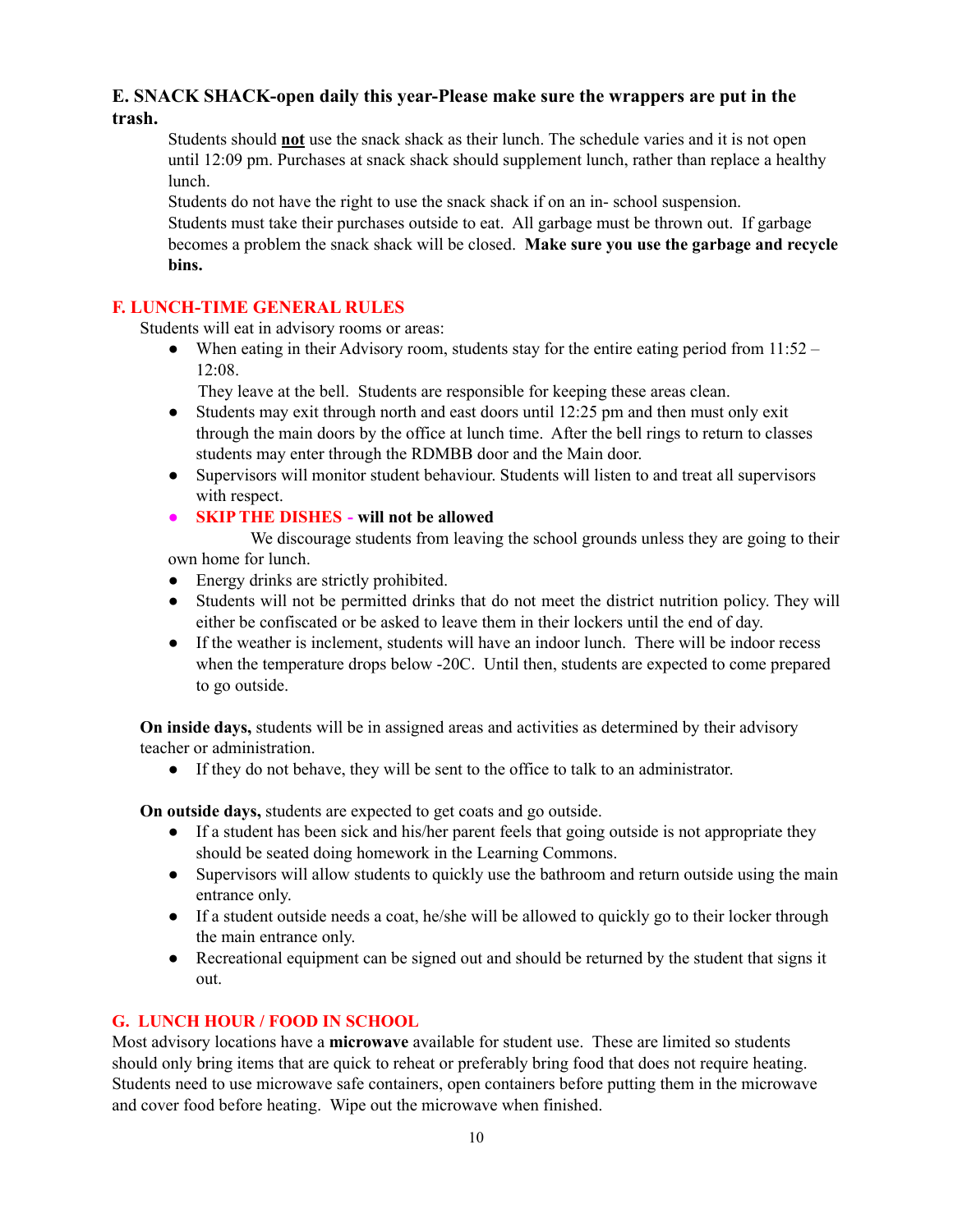- 1. **Rule**: No food is to be eaten in Learning Commons (unless LC is used as an Advisory location), bathrooms, change rooms, or gym. Students can take their remaining food outside, unless litter becomes a problem.
- 2. **Consequences**: Student disposes of the food and gets a lunch hour suspension, cleaning up litter.
- 3. **Rule**: Lunch is to be eaten in advisory classrooms or areas, between 11:52 12:09 pm. Students are to be eating in these areas **only**. If a student is not finished eating by the bell, they will be allowed to take their food outside.

**Consequences**: Send to the proper area, if a problem arises the student will get a lunch suspension.

- 4. **Rule**: Students must line up at the Snack Shack and use manners when ordering. Students must exit the building immediately after purchasing food items. (unless inside day). **Consequences**: Banned from Snack Shack.
- 5. **Rule: We are a closed campus.** Students are to remain on the school grounds at all times. If there is a special circumstance that requires your child to leave the school grounds, please make arrangements in advance with the school administration. **Consequences**: Phone call home and a lunch suspension.
- 6. **Rule**: Gum may be chewed politely in school. **Consequence:** Gum must be thrown out.
- 7. **Rule**: Energy drinks may not be brought to school. **Consequence:** The drink will be taken away.

#### **H. BEFORE, BETWEEN AND AFTER SCHOOL IN THE HALLS**

- 1. **Rule**: In bad weather cleaning shoes or boots is expected before entering the school. **Consequences**: Asked to clean footwear and clean up the mess.
- 2. **Rule**: The school phone is turned off during class time and cannot be used without prior office approval.
- 3. **Rule**: Behaviour at after school events is under the same set of rules as the regular day. **Consequences**: Asked to leave, if a problem a 1/2 day in-school suspension will be given.
- 4. **Rule**: All visitors must report to the office.
- 5. **Rule**: The photocopier is not to be used by students. Paper conservation is important. **Consequences**: Student may be asked to pay for paper.
- 6. **Rule**: Combination locks **provided by the school** must be on lockers. A rental fee of \$2.00 will be charged. **Do not** share your combination with other students.
- 7. **Rule**: Lockers are school property. They will be opened and checked by an administrator if it is deemed necessary.
- 8. **Rule**: Students should only be at their lockers during break times.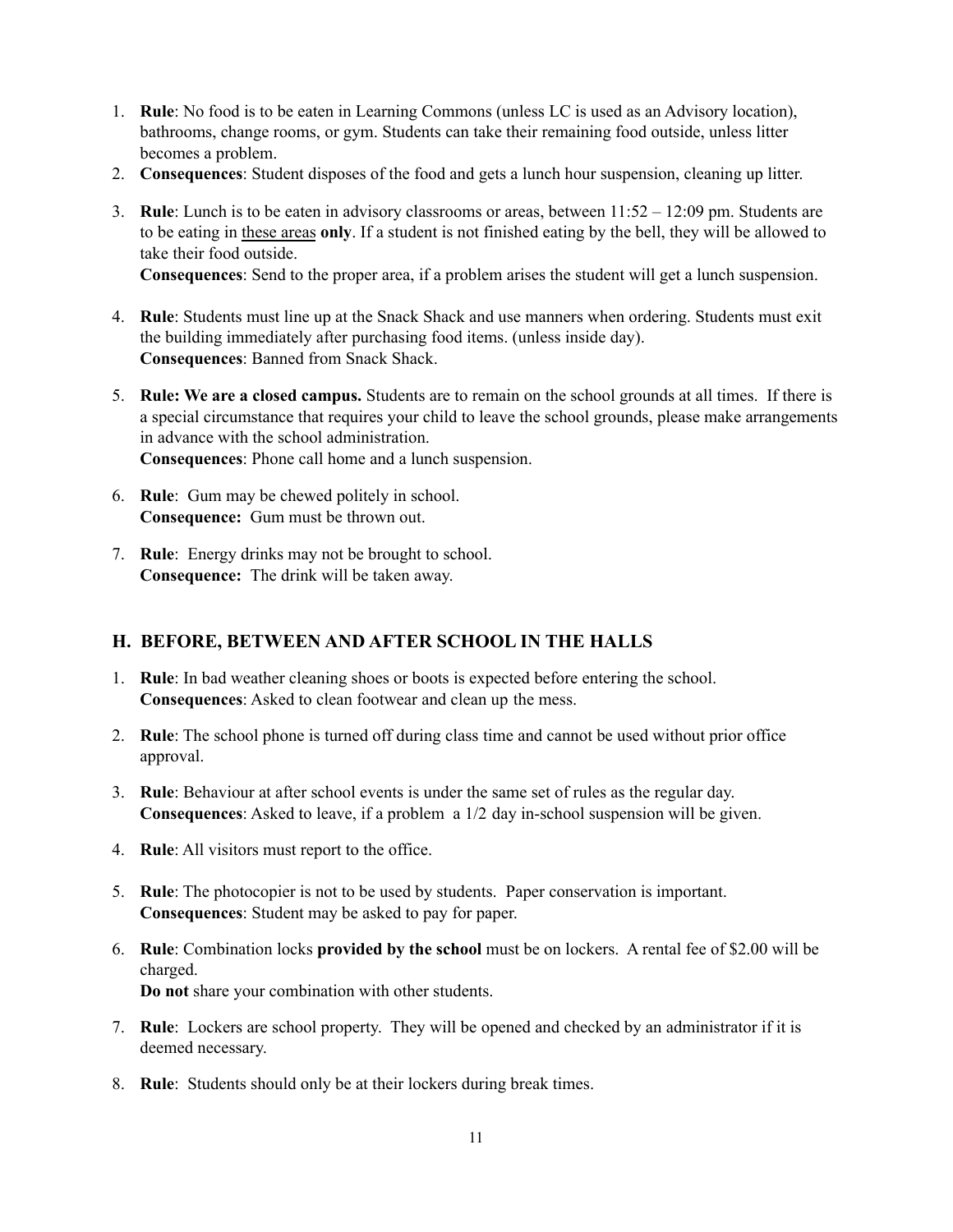**Consequences**: Student will be asked to return to class. The student will then face classroom consequences for not being prepared.

9. **Rule**: Keep your hands and feet to yourself. All activities and sports are no contact (no tackle). **Consequences**: Noon hour suspension(s).

# **PARENTS PLEASE NOTE: SUPERVISION TIMES**

- **On student days: Our supervision begins at 7:55 am and ends at 2:50 pm.**
- Parents should realize that students who are dropped off early or who stay after buses have left are not supervised.
- It is imperative that parents make arrangements for their son or daughter to be picked up, from the school, by 2:50 pm. If students are working with a teacher, taking part in an athletic event or school sponsored activity, they are more than welcome to be at the school. Please be sure to check with your son or daughter as to what time the event will be over. All students should either be within walking distance from their home or have a bus pass.

### Yellow School Bus CHARTER STUDENT TRANSPORTATION

The following is a list of student/parent responsibilities to help ensure a safe ride to school. Thank you.

#### STUDENT'S RESPONSIBILITY

- 1. **TAG TO RIDE.** Must have a bus **tag to ride.** If a student forgets their tag in the morning the Bus Driver is instructed to never leave a child at a stop in the morning and will allow a ride to school **but not to their home. STUDENTS WILL NOT BE ALLOWED ON THE BUS HOME WITHOUT A TEMPORARY TAG.** Students are expected to advise the school office if they have lost/forgotten their tag. Do not wait until after school for a replacement tag as the bus will be leaving at the scheduled time.
- 2. Students are expected to be on the road, at their designated stop, **5 minutes** prior to the arrival of the bus.
- 3. Stay off the traveled roadway at all times while waiting for the bus. Be courteous of residential property and stay on city sidewalks and designated bus stop areas.
- 4. **REMAIN SEATED AT ALL TIMES.** Be seated promptly in your assigned seat. Remain seated and face forward.
- 5. **KEEP HANDS, FEET AND OBJECTS TO YOURSELF.** Do not hang any object or part of your body out of the bus window. No throwing of any item inside or outside of the bus.
- 6. **NO SWEARING, RUDE GESTURES AND TEASING OF OTHERS.** Noise on the bus shall be kept to a minimum. You may talk quietly to the person beside you. Loud noises, shouting, etc. are dangerously distracting to the driver.
- 7. **Respect your fellow passengers and your driver.**